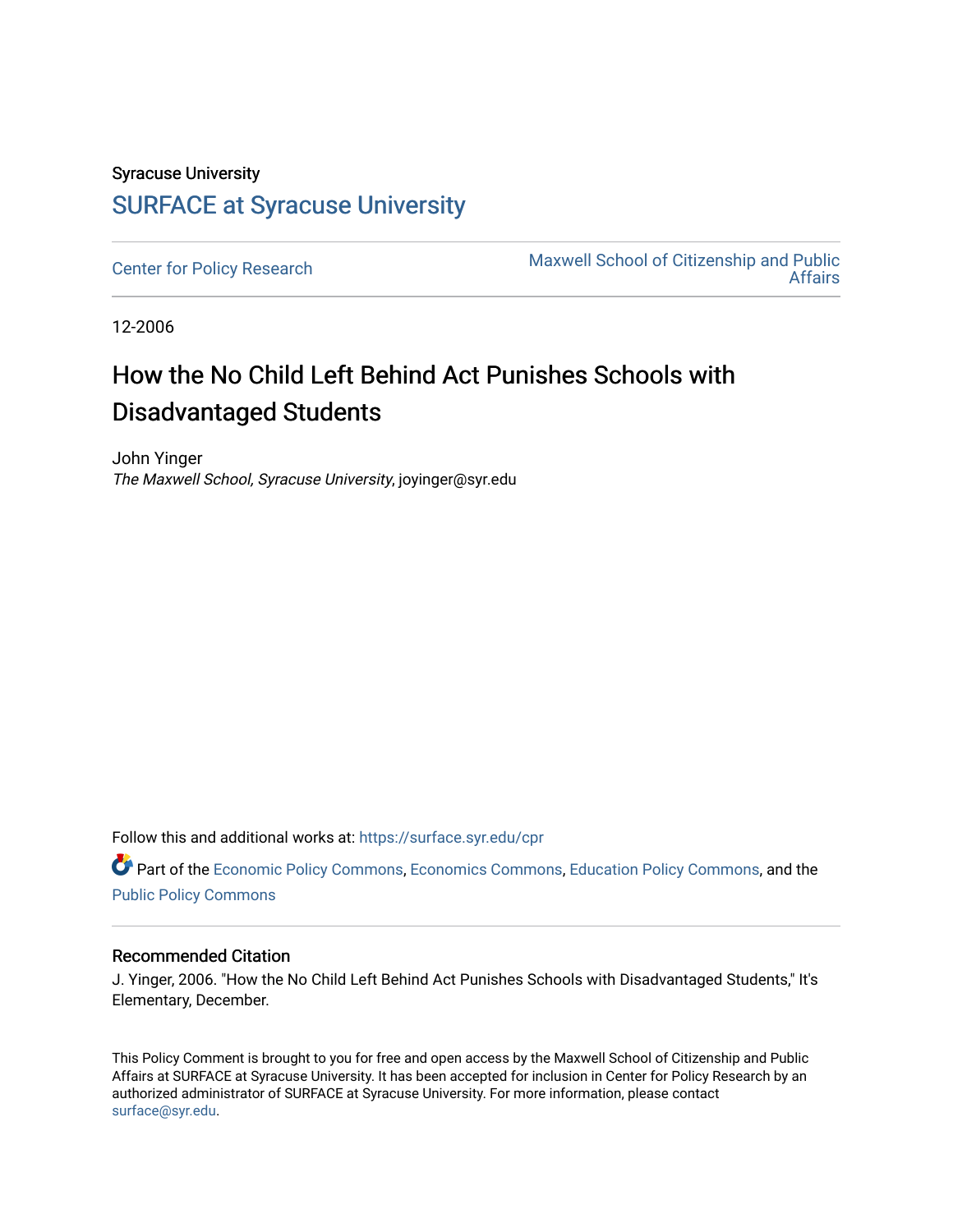It's Elementary

A Monthly Column by EFAP Director John Yinger December 2006

## **How the No Child Left Behind Act Punishes Schools with Disadvantaged Students**

The federal funding provided through the No Child Left Behind Act (NCLB) is dedicated to "improving the academic achievement of the disadvantaged." This column asks whether NCLB accomplishes this objective, based on a recent study of Kansas and Missouri by William Duncombe, Anna Lukemeyer, and me. $<sup>1</sup>$  $<sup>1</sup>$  $<sup>1</sup>$ </sup>

As discussed in my previous column, NCLB both implements a new accountability system for public schools and provides additional funding to help schools meet their state's performance standards. The funding provided through NCLB can be compared to the amount of money a state must spend to bring its students up to its performance standards. This required spending depends, of course, on student characteristics. As discussed in several of my previous columns (especially January 2005), the cost of achieving any given student performance standard in a given school district increases with the share of students in that district who come from poor families or who speak English as a second language.

One of the objectives of NCLB was to increase the extent to which federal funds went to the schools with the highest poverty rates. Under the previous formula, the poverty thresholds for a school to receive federal funds was quite low (between 2 and 15 percent depending on the funding mechanism), and all of the additional federal funding provided by NCLB is designed to go to high-poverty schools. This increased focus on high-poverty schools show up in the data; between 2000 and 2005 NCLB increased the correlation between federal aid per pupil and the child poverty rate from 0.56 to 0.66 in Kansas and from 0.62 to 0.66 in Missouri.

The question is whether this increased focus on high-poverty schools is sufficient to cover the added costs associated with bringing children in poverty up to student performance standards in these two states. In the case of the standards set for 2001, the D/L/Y study finds that it does not. To be specific, the study finds that NCLB covers 60.5 percent of these additional costs in Kansas but only 6.2 percent of these costs in Missouri, where the standards are much higher. These calculations assume that the additional federal funds are devoted exclusively to covering the added costs of students from poor families. In actuality, of course, some funds will not be used in this way, so these results indicate the maximum share of these additional costs that could be covered with the new federal funds.

 $\overline{a}$ 

<span id="page-1-1"></span><span id="page-1-0"></span><sup>&</sup>lt;sup>1</sup> William Duncombe, Anna Lukemeyer, and John Yinger, "The No Child Left Behind Act: Have Federal Funds Been Left Behind?," Working Paper, Center for Policy Research, Syracuse University, Syracuse, NY, September 2006. Available at: **[http://cpr.maxwell.syr.edu/efap/Publications/costing\\_out.pdf](http://cpr.maxwell.syr.edu/efap/Publications/costing_out.pdf)** .